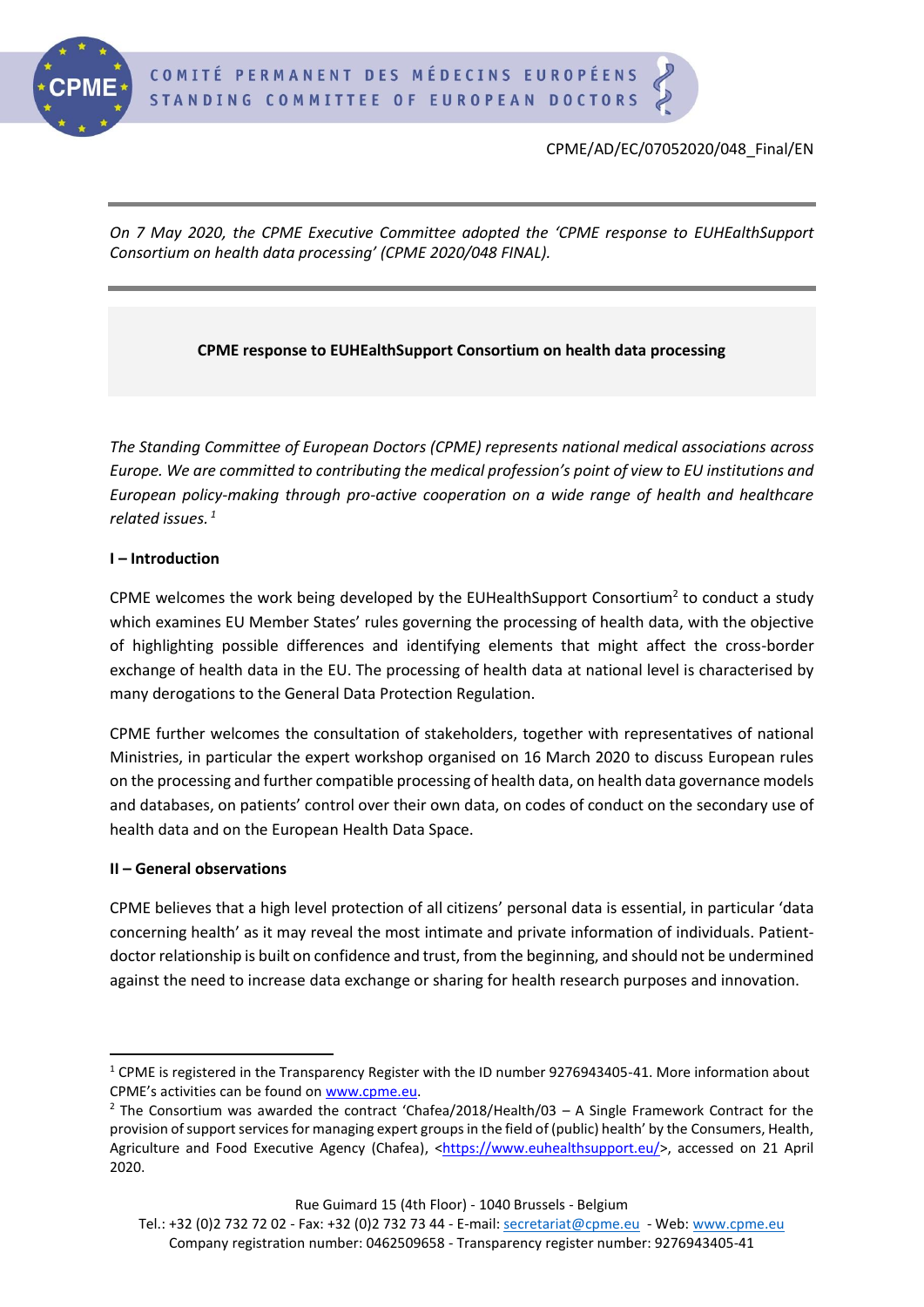

### CPME/AD/EC/07052020/048\_Final/EN

Physicians are bound by ethical and professional obligations, including confidentiality, having an obligation to remain silent about any personal data entrusted to them in their professional capacity. Therefore, data security, privacy and medical confidentiality need to be ensured, *inter alia*, when collecting, recording, storing, consulting, using, disclosing by transmission or even when destroying health data.

#### **III – Observations on the primary use of health data<sup>3</sup>**

**CPME considers as best practice for the primary use of 'data concerning health' obtaining patient's consent.** The context and purposes in which health data is initially collected – health and social care environment for preventive medicine, diagnosis or treatment –, implies following strict ethical and legal considerations from physicians. Only with consent can physicians ensure full transparency and confirm if it was intelligible to the patient while fostering and nurturing doctor-patient relationship. Consent to be lawful needs to be freely given, specific, informed, unambiguous and made by a statement or a 'clear affirmative action' [Articles 4 (11), 6 (1) (a), 7 and 9 (2) (a) of the General Data Protection Regulation, hereinafter 'GDPR'].

Entities having access to such data, either private or public, to provide care across borders need to demonstrate compliance with the minimum safeguards and principles provided for by the General Data Protection Regulation.

On the use of apps and wearable devices, CPME believes that 'data concerning health' generated by such applications and devices should be kept confidential and not be shared with unauthorised entities, in particular corporate providers and/or employers. Patients need to be aware of who, how, what, when and where the data is being used. Experience shows that data-sharing practices have not been transparent and patients are not fully aware of its implications. 4

As far as the use of electronic health records (EHR) is concerned, experience shows that it can include additional information about patients that may not be appropriate or related to the provision of care,

<sup>3</sup> For the purposes of this document, 'primary use of health data' is understood as *"health data collected directly from a patient in the context of health and social care provision for the purpose of providing health or care services to that patient. Such data may need to be shared across EU borders in the case of patients receiving care in a Member State other than their usual Member State of residence. (…) It includes in-person care as well as telecare using eHealth or mHealth solutions."* – definition provided by the EUHealthSupport Consortium at the 16 March Workshop.

<sup>4</sup> Huckvale, Kit, John Torous, and Mark E. Larsen. "Assessment of the data sharing and privacy practices of smartphone apps for depression and smoking cessation." JAMA network open 2, no. 4 (2019): e192542-e192542, [< https://jamanetwork.com/journals/jamanetworkopen/fullarticle/2730782>](https://jamanetwork.com/journals/jamanetworkopen/fullarticle/2730782), accessed 22 April 2020. This study analysed 36 top-ranked apps for depression and smoking cessation available in public app stores, where 29 transmitted data to services provided by Facebook or Google, but only 12 accurately disclosed this in a privacy policy. Many privacy policies were indeed inaccurate or out-of-date. Critical evaluation and technical scrutiny shown to be essential for informed decision making by consumers and health care professionals wishing to use health apps.

Tel.: +32 (0)2 732 72 02 - Fax: +32 (0)2 732 73 44 - E-mail: [secretariat@cpme.eu](mailto:secretariat@cpme.eu) - Web[: www.cpme.eu](http://www.cpme.eu/) Company registration number: 0462509658 - Transparency register number: 9276943405-41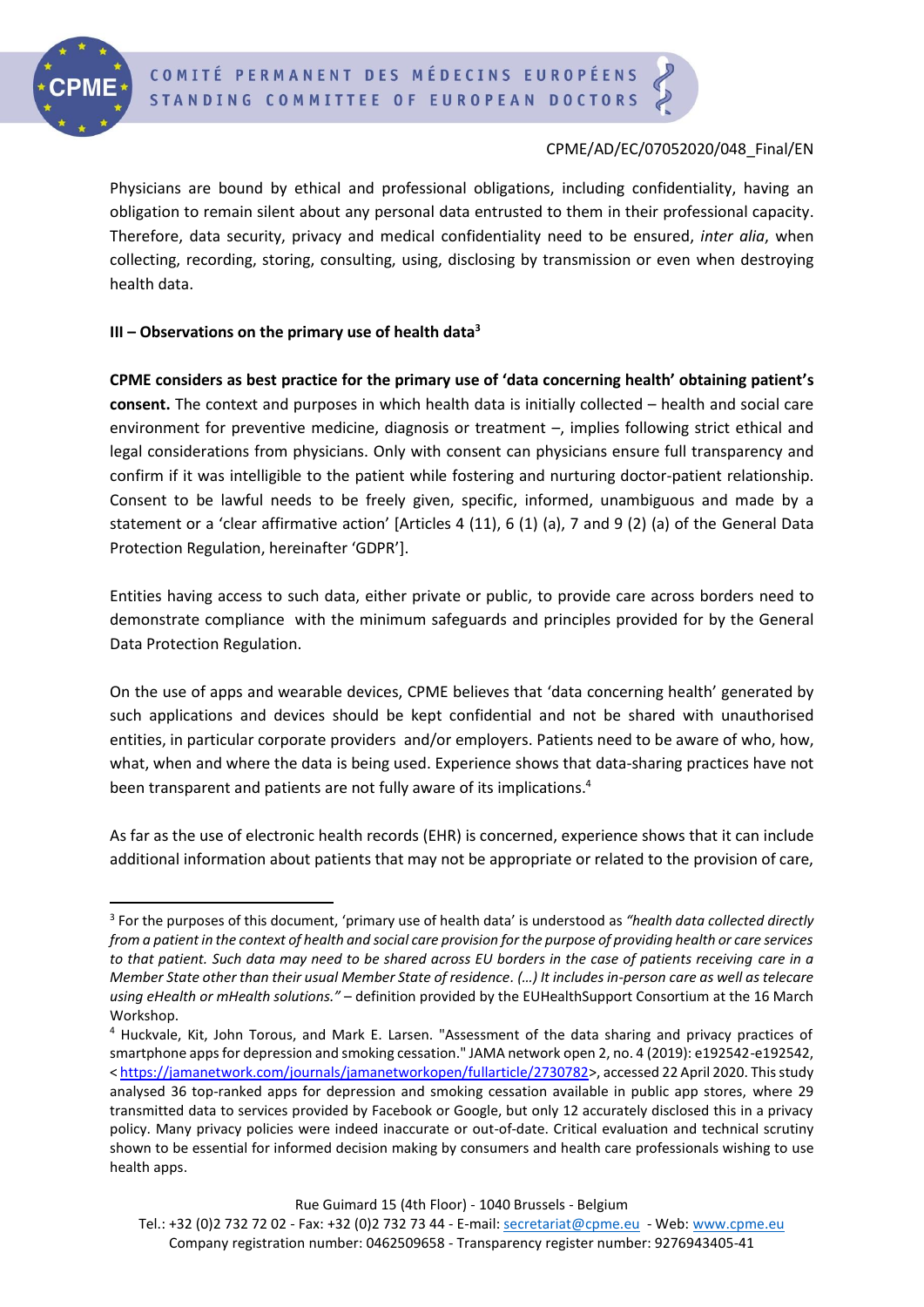

## CPME/AD/EC/07052020/048\_Final/EN

for example economic irregularities to the insurance fund. In relation to the integration of health apps into EHR, experience reveals that cross referencing information with other data increases, thus revealing the state of health or health risks.

## **IV – Observations on the secondary use of health data for research purposes<sup>5</sup>**

**CPME considers important to foster trust in the sharing of health data for research purposes.** When consent is the legal basis used to process personal data, consent should be equally provided for further processing for research purposes. The data subject needs to be made aware before the research activity takes place.

There may be exceptional circumstances where consent cannot be obtained or involves a disproportionate effort, and anonymisation cannot be achieved without undermining the quality of the research, then ethically sound governance is required. **In particular, there should be involvement of independent research ethics committees and other independent review boards entitled to oversee such processes.** Furthermore, data protection impact assessments should be carried out. It is also important to regularly verify whether consent withdrawal is effective and, following up on the recent guidelines issued by the European Data Protection Board, whether there is a power imbalance that could pressure or disadvantage a reluctant patient to share his/her data.<sup>6</sup>

Concerning patient information, experience shows that patients are more receptive to give their consent on the use of health data for research purpose, if the explanation (to obtain consent) for processing such data comes from a person they trust or have some sort of relationship.

Due to the numerous derogations across Europe, in particular on the exercise of data subject rights, CPME supports the development of a EU Code of Conduct for secondary use of health research data,

<sup>5</sup> For the purposes of this document, 'secondary use of health data for research purposes' is understood *as "reuse of health data that were collected initially in the context of providing care, for scientific or historical research by both public and private sector organisations including the pharmaceutical and medical technology industries and insurance providers. (…) re-use of health data that were collected initially in the context of providing care, for scientific or historical research by both public and private sector organisations including the pharmaceutical and medical technology industries and insurance providers."* - definition provided by the EUHealthSupport Consortium at the 16 March Workshop.

 $6$  European Data protection Board, Guidelines 03/2020 on the processing of data concerning health for the purpose of scientific research in the context of the COVID-19 outbreak, 21 April 2020, [<https://edpb.europa.eu/our-work-tools/our-documents/guidelines/guidelines-032020-processing-data](https://edpb.europa.eu/our-work-tools/our-documents/guidelines/guidelines-032020-processing-data-concerning-health-purpose_en)[concerning-health-purpose\\_en>](https://edpb.europa.eu/our-work-tools/our-documents/guidelines/guidelines-032020-processing-data-concerning-health-purpose_en), accessed 23 April 2020.

Tel.: +32 (0)2 732 72 02 - Fax: +32 (0)2 732 73 44 - E-mail: [secretariat@cpme.eu](mailto:secretariat@cpme.eu) - Web[: www.cpme.eu](http://www.cpme.eu/) Company registration number: 0462509658 - Transparency register number: 9276943405-41